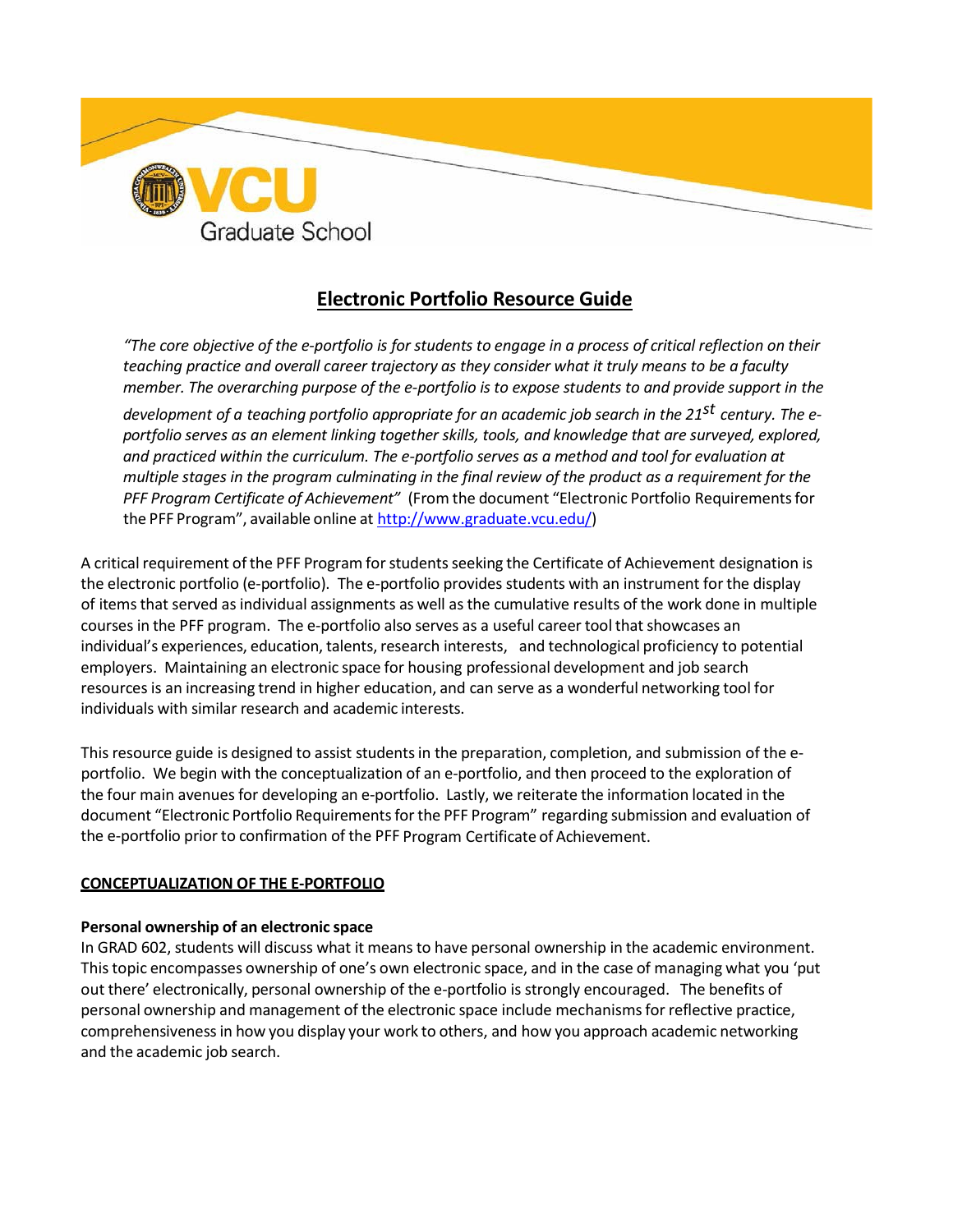**Initial questionsto ask yourself: What kind of design fits your purpose? How do you want to manipulate thisspace based on this design plan?** Think about how you wish to use the electronic space. The following are suggestions, and are certainly not mutually exclusive. You are encouraged to think about what best fits your needs, your audience(s), and your career path. Depending on the way you manipulate the space, it is possible to integrate many different approaches and designs into the e-portfolio.

To get you started, it may be helpful to consider the three main functions of an e-portfolio, and consider how you might integrate and utilize these functions:

1. Professional tool: Highlights your teaching and research accomplishments, as well

as education and work history (think of what is generally found on a curriculum vita).

2. Networking tool: Space allows you to reach out to others in your area of interest

in academe and in the community.

3. Reflection tool: Documents and guides your work and practice (often seen through a blog journal component)

Deciding on how the e-portfolio will be used will ultimately help you to determine what sort of electronic platform would be most appropriate to house this information. For instance, students who are interested in networking within a specific professional, disciplinary/interdisciplinary, and/or geographic community might consider utilizing a webpage platform for their e-portfolio because these site are more readily accessible to anyone performing internet searches. Alternatively, students who wish to keep their e-portfolio space more private (possibly for access only by professors, coworkers, colleagues) might consider a web logging or 'blogging' platform as an option that allows for more control over who can access the information.

The following four sections highlight the main methods/formats for an electronic portfolio: Creating a "Visual CV" portfolio, creating a website to host your e-portfolio content, creating a blog to house your e-portfolio content, and using BlackBoard to house your e-portfolio.

To be perfectly clear – the PFF Program does not require that you use a specific type of program or approach to building / housing the e-portfolio. The information provided in this guide is aimed at helping you determine the best approach for your needs and interests. The e-portfolio is not something that you want to rush – this is not the sort of assignment that you want to wait until the last minute to complete. Instead, take some time and dedicate some thoughtful reflection into the platform choice and make sure you consider how the materials you wish to include will 'fit'. Please do not hesitate to contact our office for assistance at any point during this process. While we are not technology specialists, we are always happy to assist you in troubleshooting, brainstorming, and processing the e-portfolio journey. The best way to get a hold of someone in our office if [pffprogram@vcu.edu.](mailto:pffprogram@vcu.edu) We are available for in-person, web-chat, and telephone conversations.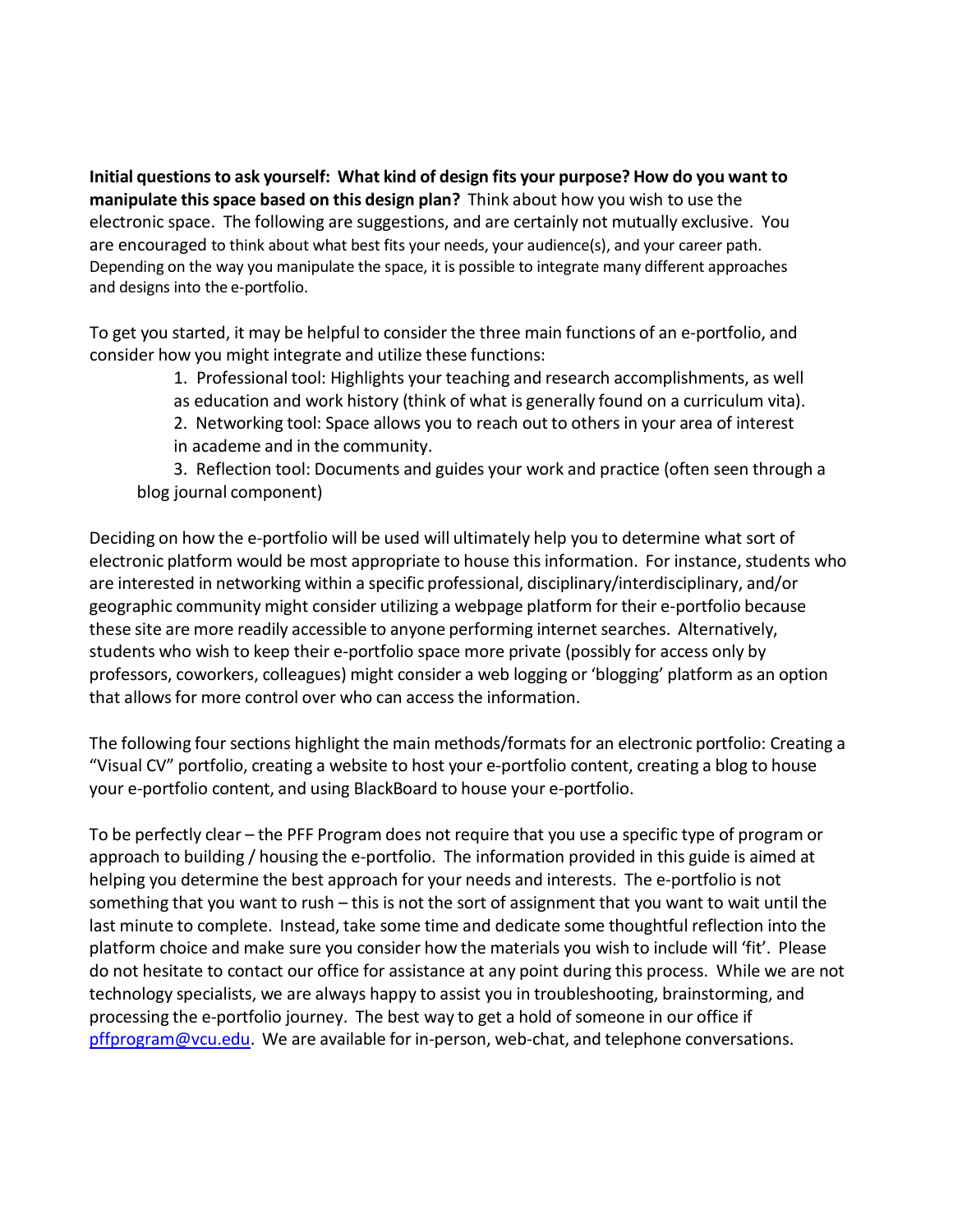## **FOUR OPTIONS FOR BUILDING YOUR E-PORTFOLIO**

#### **Creating a "Visual CV" Portfolio**

Visual CV is a free web-based curriculum vita posting site located at [www.visualcv.com.](http://www.visualcv.com/) While the PFF Program does not have intimate knowledge of the history of the website and does not benefit from the site (there is no conflict of interest), there does appear to be quite a buzz in the world of career counseling about this site and the service it provides.

Members of the PFF Program office staff have investigated the site, and some have even developed their own 'visual CV' on the site. Please contact *pffprogram@vcu.edu* for more information and/or a one-on-one meeting to discuss. Using this sort of web-based program (there may be others out there) is surely a good match for some graduate students who are looking for a non-VCU-sponsored platform that does not require reinvention of the wheel, so to speak.

Here are three helpful links for the "Visual CV" option:

- 1. <https://www.visualcv.com/www/quickstart/> 60 second tour of the Visual CV process.
- 2. [https://www.visualcv.com/www/learningcenter/onlinehelp/index.html-](https://www.visualcv.com/www/learningcenter/onlinehelp/index.html) online helpmenu, which provides a step-by-step guide for the process.

3. <https://www.visualcv.com/www/learningcenter/onlinehelp/creatingvisualcvs/addportfolioi> [tems.html](https://www.visualcv.com/www/learning_center/online_help/creating_visualcvs/add_portfolio_items.html) - this is a part of the online help function (the "learning center") that is particularly helpful because it addresses adding portfolio items.

Advantages of creating a portfolio via "Visual CV":

- 1. Very intuitive and while it is a bit 'cookie cutter', there is a possibility for personalization;
- 2. Highly portable and security settings allow for control over who sees the content;

3. In addition to basic options and formats for uploading, the site allows users to upload lectures (or other videos) using YouTube and other formats, and uploading of lecture slides via SlideShare; and

4. For those with LinkedIn accounts, you can link the visual CV to your LinkedIn account and the program will automatically fill in your bio/work history.

Disadvantages of creating a portfolio via "Visual CV":

1. One would hope that a site like this would stay up-and-running forever, but there is no guarantee that it will – so we would recommend that you back up your documents; and 2. The site isfree but we cannot guarantee that it always will be free, and in order to get all the bells and whistles you can pay for the premium service.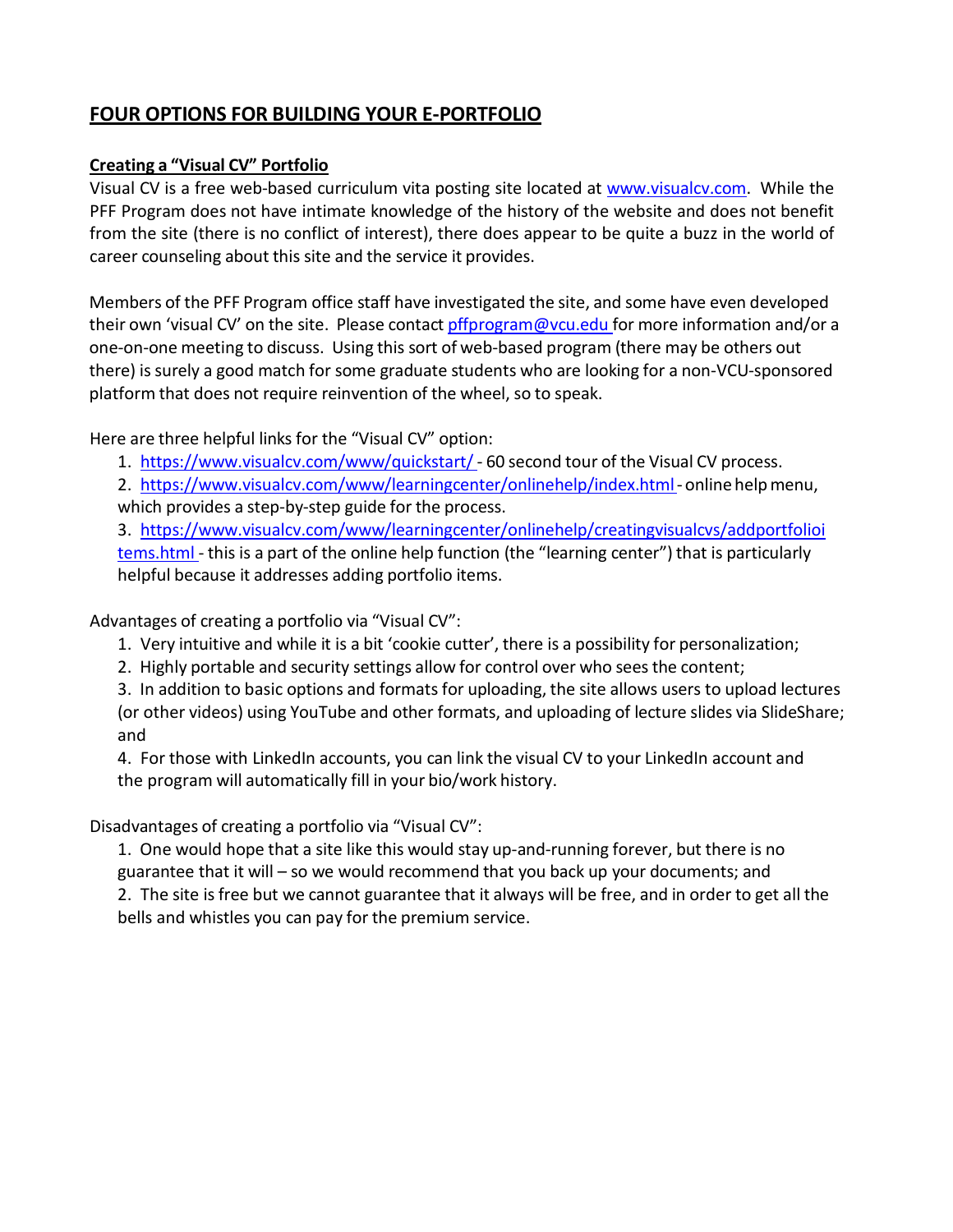#### **Creating a website to house your e-portfolio content**

Here are some steps to plan for and anticipate that are often involved with developing an e-portfolio on your 'own' website:

1. Figure out the site name, find out if it is available, and complete a leasing/renting agreement

- for a domain name/space (through a licensing site such as godaddy.com or Google sites);
- 2. Choose web server to host page;
- 3. Put files on the server/page, or hire webmasterto create your website;
- 4. Get your page registered through DNS Domain Server Name;
- 5. List website on various search engines.

The following link provides a more in depth summary of the process of creating a webpage for educational purposes: <http://www.teacherfiles.com/websiteintroduction.htm>

Advantages of creating a website:

- 1. Great creativity, personalization possible;
- 2. Highly portable; and
- 3. Gain more internet exposure, more e-networking.

Disadvantages of creating a website:

- 1. Can be expensive and time consuming to maintain; and
- 2. Depending on the 'platform' you choose, can be challenging to manipulate and maneuver.

#### **Creating a blog to house your e-portfolio content**

A blog is essentially an online journal or diary that chronologically houses entries, and allows the individual to display pictures, audio files, video files, links and scanned documents in a flexible, personalized manner.

Most blogging platforms and software allow for…

- 1. Others to post responses to items the host has posted on the page;
- 2. The ability to post through pictures, 'photo blogging', with responses;
- 3. The ability to 'video blog' or post short web clips;
- 4. The ability to 'audio blog' or post audio files; and
- 5. The ability to filter content, or restrict viewership of certain posts and files placed on the page.

Major host webhostssuch as *blogspot* or *Wordpress*, referred to as blogspheres. Blogspheres essentially serve as collective communities of blogs and are often categorized according to content, subject, or type of blog such as education topics (classroom/education related materials), personal web logs, professional blogs (companies or businesses), special interest/hobbies (such as gossip or celebrity blogs).

Conveniently, VCU has a created a partnership with the blog-host Moveable Type and thus every student who has a VCU login has access to a personal blog page on Moveable Type. Students can log in and gain more information from the Technology Services blogspot: [http://blog.vcu.edu/.](http://blog.vcu.edu/)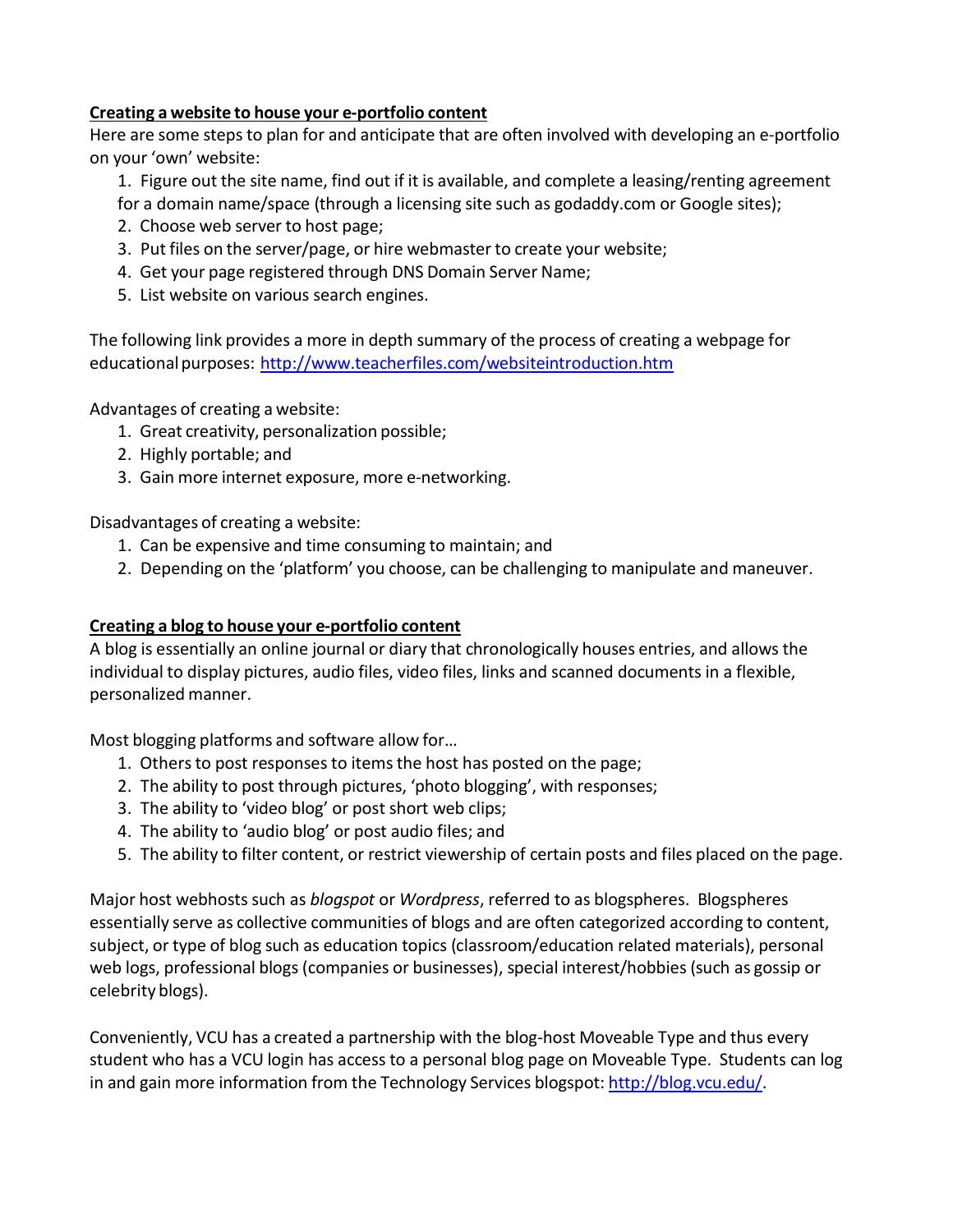Technology Services also has a Knowledge Base article for Frequently Asked Questions about the blog[:http://www.ts.vcu.edu/askit/web-tools/blogs/.](http://www.ts.vcu.edu/askit/web-tools/blogs/)

Other Webhosts:

- 1. wikyblog <http://www.wikyblog.com/>
- 2. Wordpres[shttp://wordpress.com/](http://wordpress.com/)
- 3. Twitter as a form of blogging
- 4. Moveabletyp[ehttp://www.movabletype.org/](http://www.movabletype.org/)

## How it works:

Most blogging platforms are similar in processto the use of an e-mail program or basic software. Blogging platforms allow you to chronologically post information under subject headings. You can also upload files that can be accessed through your blog. A blog may consist of different pages with postings about different topics, and may or may not allow readers/subscribers to post comments and feedback on a posting topic. One of the main advantages of utilizing a blog is facilitating two way communication or feedback between readers and the blogger. If you allow it, those who visit your blog can submit comments and reply to comments made. Also, someone can search for a posting on your blog by using a specific subject or topic using keyword searches or you can also use 'tags' to make this more accessible for those on your blog (a tag is a type of filter the blogger can apply to specific words/posts to categories them according to subject matter, etc.).

Advantages of Blogging Platforms:

1. Portability of information -easy to access, add posts, make changes- from anywhere with an internet connection;

- 2. Can restrict access, making your weblog public, private, or open to selected few individuals;
- 3. Easy to post how to guides exist for posting audio, video, and image files;

4. Allow for individuals to subscribe to blog via RSS (really simple syndication) to get immediate notification when blog is updated;

5. Facilitatestwo way communications between readers and bloggers;

6. Easy to organize and manipulate space: can categorize postsfor a specific topic using keywords or "tags"; and

7. You can post a blog on your webpage! For more information, go to the VCU Technology Services Knowledge Base: http://www.ts.vcu.edu/kb/blog/1034.html.

Disadvantages of Blogging Platforms:

1. Make sure you will *always* have access to the blog – if you are using an organization or institution- sponsored blog, you will want to make sure that you can have access to the blog once you are no longer at that organization or institution. This is particularly important to consider if you are using a school or employer-sponsored blog.

2. You also ought to consider how often you wish to update the blog. Blogs are a good fit for those who want to be active on their e-portfolios. Perhaps you want to upload your work on a regular basis, provide critiques or book reviews in your own space, or provide commentaries for current events. We have even seen blogs that serve as a place to post job search documents as well as reflections on the academic job search. Just remember that whatever you post on your blog (and the comments that people post on your blog) are able to be seen by all who have access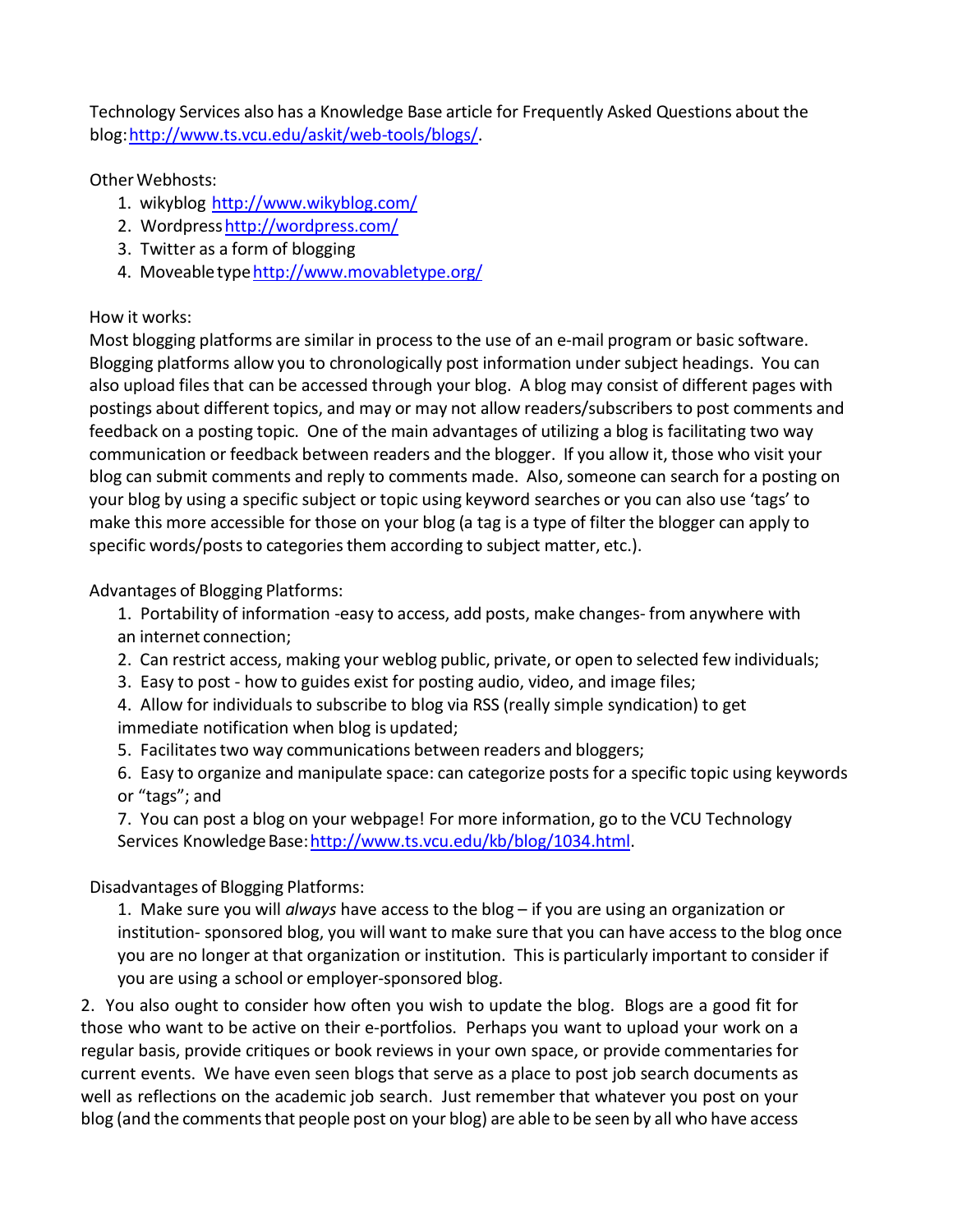to the blog unless you have security preferences that prevent that sort of access. It is helpful to remember that whatever you post on your blog will be visible to your mom, you potential employer, and your current boss  $\odot$ 

Moveable Type and Technology Services at VCU also offer some tips and suggestions for blogging on the flowing pages: [http://www.ts.vcu.edu/kb/blog/1635.html;](http://www.ts.vcu.edu/kb/blog/1635.html) [http://blog.vcu.edu/ttac/7thingsblogs.pdf;](http://blog.vcu.edu/ttac/7thingsblogs.pdf) <http://www.vcu.edu/cte/resources/technology/Podcasting7things.pdf>

### **Using BlackBoard or Google Docsto house your e-portfolio**

For those who do not wish to utilize the other options discussed so far in this document that (for the most part) are rather public, we have a fourth option – BlackBoard or Google Docs. If you choose the BlackBoard site or Google Docs option, then you will have your own course site created by the PFF Program office during the time that you are enrolled in the GRAD 606 Internship/Externship in Professional Teaching OR you will be expected to use your own Google Docs access through VCU Webmail through which you will upload and 'share' access with the PFF Program office.

For Blackboard options – You will use this BlackBoard course as a place to store your e-portfolio. VCU upgraded to Blackboard 9.1 May 15, 2014.

For Google Docs option – You may already be using this resource for other courses or projects. It may be easier to upload everything to one folder in Google Docs and then invite/share the entire folder. This will mean fewer invitation emails to our account, which is much appreciated! Please be advised that the [pffprogram@vcu.edu](mailto:pffprogram@vcu.edu) email account is not run through VCU Webmail, so we do not have a google group account. So, you will have to invite/share with one of our individual staff members so we can access and assess the e-portfolio. Please contact *[pffprogram@vcu.edu](mailto:pffprogram@vcu.edu)* first before taking this action.

Advantages of Blackboard or Google Docs Platforms:

1. Portability of information -easy to access, add posts, make changes- from anywhere with an internet connection as long as you have accessto the myVCU portal;

2. Privacy – only those with an eID can access Blackboard at VCU and only those with google accounts can access your Google Docs; only you and the PFF Program faculty and office staff can view (you can give access to others with eIDs if you wish);

- 3. Easy to post how to guides exist for using Blackboard features;
- 4. You choose it is your choice for using blogging, traditional portfolio, or both; and

5. Intuitive system – for those who have used Blackboard or a similar system, the newest system is particularly intuitive.

Disadvantages of Blackboard or Google Docs Platform:

1. Your access to the PFF Program's Blackboard site will end once you no longer have an operational eID;

2. You will only be able to share your e-portfolio content with those who also have VCU eIDs and/or google accounts;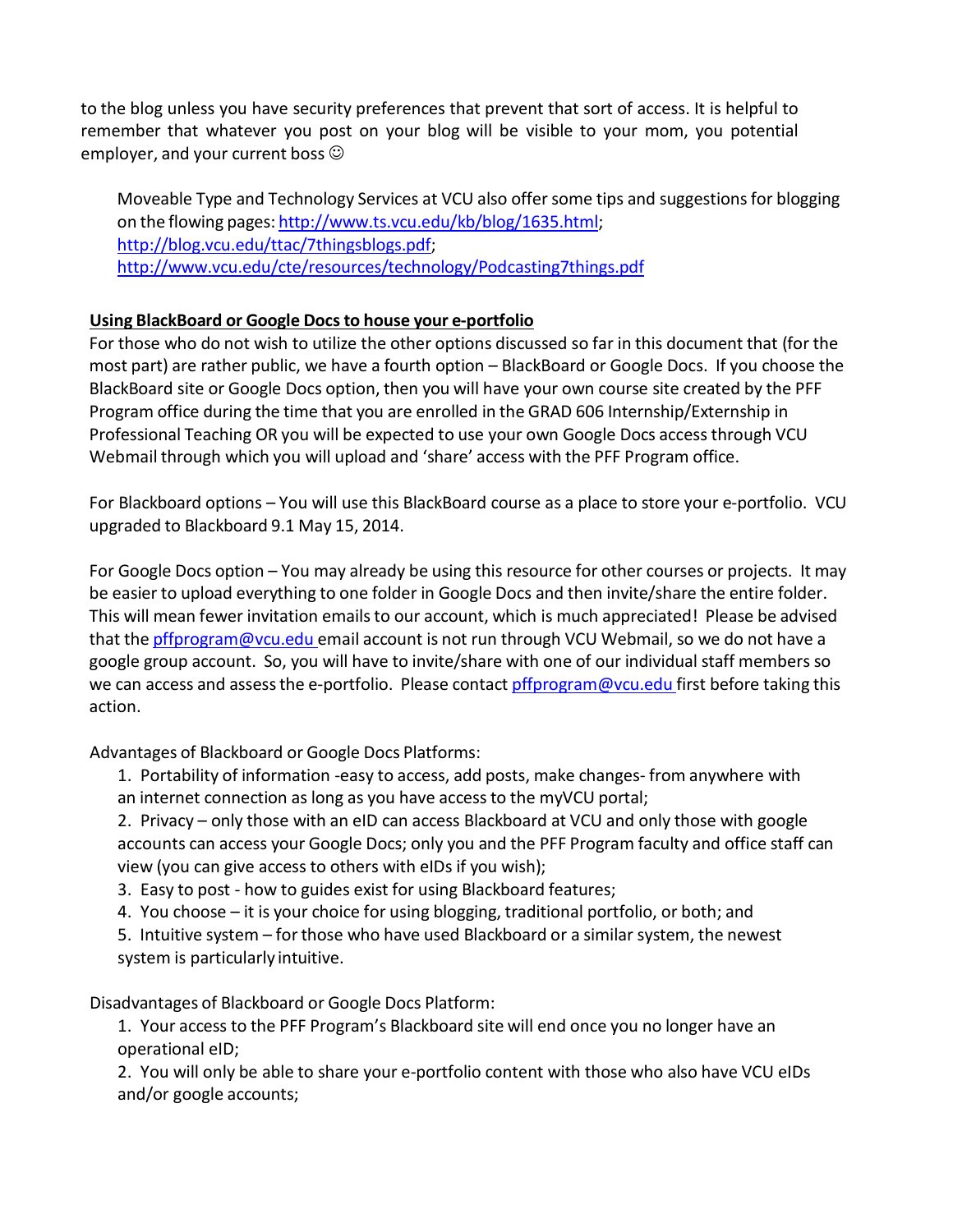blog unless you have security preferences that prevent that sort of access. It is helpful to remember that whatever you post on your blog will be visible to your mom, you potential employer, and your current boss  $\odot$ 

Moveable Type and Technology Services at VCU also offer some tips and suggestions for blogging on the flowing pages: [http://www.ts.vcu.edu/kb/blog/1635.html;](http://www.ts.vcu.edu/kb/blog/1635.html) [http://blog.vcu.edu/ttac/7thingsblogs.pdf;](http://blog.vcu.edu/ttac/7thingsblogs.pdf) <http://www.vcu.edu/cte/resources/technology/Podcasting7things.pdf>

### **Using BlackBoard or Google Docsto house your e-portfolio**

For those who do not wish to utilize the other options discussed so far in this document that (for the most part) are rather public, we have a fourth option – BlackBoard or Google Docs. If you choose the BlackBoard site or Google Docs option, then you will have your own course site created by the PFF Program office during the time that you are enrolled in the GRAD 606 Internship/Externship in Professional Teaching OR you will be expected to use your own Google Docs access through VCU Webmail through which you will upload and 'share' access with the PFF Program office.

For Blackboard options – You will use this BlackBoard course as a place to store your e-portfolio. VCU upgraded to Blackboard 9.1 May 15, 2014.

For Google Docs option – You may already be using this resource for other courses or projects. It may be easier to upload everything to one folder in Google Docs and then invite/share the entire folder. This will mean fewer invitation emails to our account, which is much appreciated! Please be advised that the [pffprogram@vcu.edu](mailto:pffprogram@vcu.edu) email account is not run through VCU Webmail, so we do not have a google group account. So, you will have to invite/share with one of our individual staff members so we can access and assess the e-portfolio. Please contact *[pffprogram@vcu.edu](mailto:pffprogram@vcu.edu)* first before taking this action.

Advantages of Blackboard or Google Docs Platforms:

1. Portability of information -easy to access, add posts, make changes- from anywhere with an internet connection as long as you have accessto the myVCU portal;

2. Privacy – only those with an eID can access Blackboard at VCU and only those with google accounts can access your Google Docs; only you and the PFF Program faculty and office staff can view (you can give access to others with eIDs if you wish);

- 3. Easy to post how to guides exist for using Blackboard features;
- 4. You choose it is your choice for using blogging, traditional portfolio, or both; and

5. Intuitive system – for those who have used Blackboard or a similar system, the newest system is particularly intuitive.

Disadvantages of Blackboard or Google Docs Platform:

1. Your access to the PFF Program's Blackboard site will end once you no longer have an operational eID;

2. You will only be able to share your e-portfolio content with those who also have VCU eIDs and/or google accounts;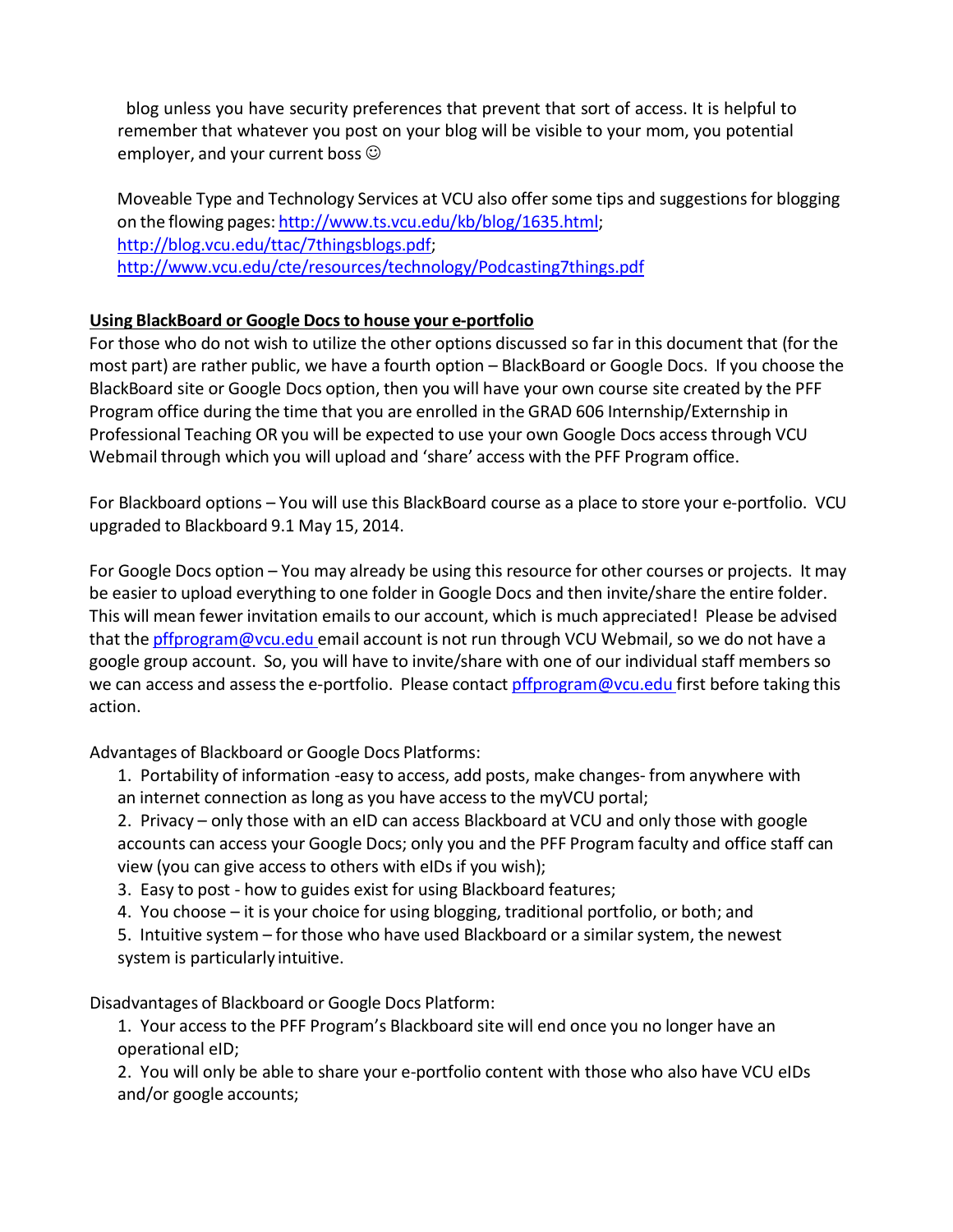3. Both options do require more planning and coordination between you and the PFF Program office, and might lead to less individualization due to necessary parameters; and 4. You will have lessflexibility than the other two platform optionsin terms of design, content, and types/sizes of filesthat can be uploaded.

Resources for using the Blackboard platform for the electronic portfolio:

1. VCU Technology Servicesfor Portfolios via Blackboard 9.1 provides a Student Guide for Blackboard, Tip Sheets and Videos (particularly useful if you want to incorporate Wimba elements): <http://www.ts.vcu.edu/askit/knowledge-base/blackboard-91/>

Resources for using the Google Docs platform for the electronic portfolio:

1. The VCU Mymail homepage: <http://mymail.vcu.edu/>

2. Google Help Center for Google Docs (while you're on this page, consider the information available for "Blogger", also supported by Google, which may be a better fit for you): <http://www.google.com/support/?hl=en>

## **REITERATION OF THE INFORMATION LOCATED IN OUR 'REQUIREMENTS' DOCUMENT**

First of all, if you are not sure which option is best for you then please contact the PFF Program office at [pffprogram@vcu.edu.](mailto:pffprogram@vcu.edu) Depending on the number of students in an academic year cohort, we are able to hold an information session on the e-portfolio and GRAD 606 requirements, and we are always more than happy to meet with students individually to discussthe program dynamics. We can chat about your e-portfolio options electronically, on the phone, or in person. Please note that our office staff members cannot provide one-on-one technical support and are not tasked with building your e-portfolio for you. The onus for creating and maintaining the e-portfolio is on the student. We are happy to brainstorm with you and are even sometimes able to consult on minortechnological issues; however, members of the PFF Program office will not read the 'how-to' guide to you and will not research information online for troubleshooting – thisinformation is readily available for you to read on your own and the appropriate contact information for technical support at VCU is also readily available online (for VCU-sponsored modalities such as BlackBoard and the VCU blog accounts).

Furthermore, it isthe responsibility of the student to learn about the technical aspects of the modality selected by the student for the e-portfolio – we have compiled a list of links in thisresource guide that should help you navigate the 'how to' aspect. If you are not comfortable with one of the modalities, then you should not select it. Go with what you know or with what you deem to be the best fit given your comfort level with technology. Extensions will not be provided and exceptions will not be granted for technical difficulties or miscalculations of technological skill level!!!

The following information istaking directly from the document "Electronic Portfolio Requirementsfor the PFF Program", which is available online at [http://www.graduate.vcu.edu/:](http://www.graduate.vcu.edu/)

The e-portfolio serves as a method and tool for evaluation at multiple stages in the program culminating in the final review of the product as a requirement for the PFF Program Certificate of Achievement.